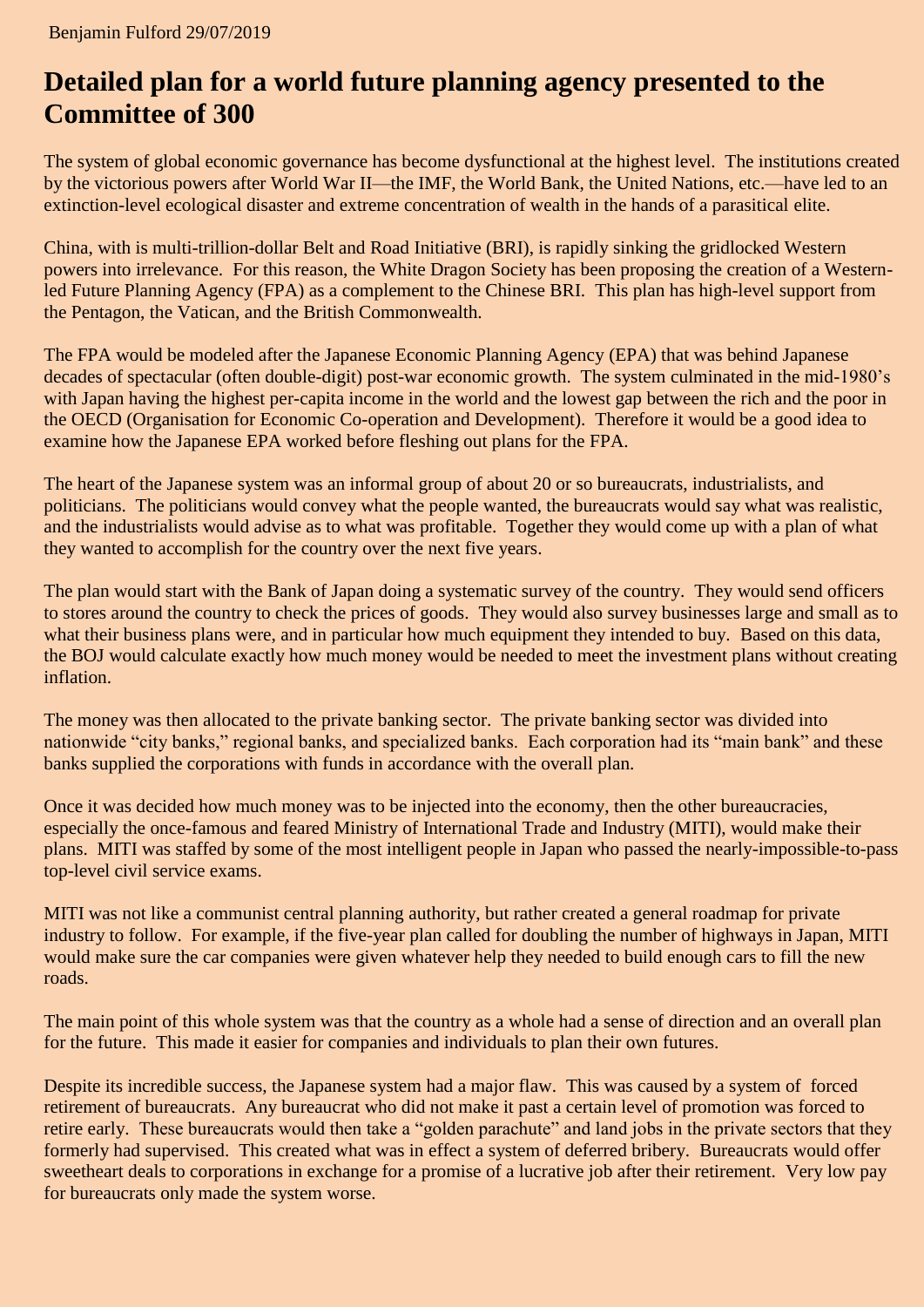Singapore solved this problem by not forcing bureaucrats to retire, and paying them salaries that were competitive with the private sector. This meant they could concentrate on the greater good, not simply the good of whomever it was they were supposed to supervise.

Overall, the Singaporean and Japanese models combined the best of Western capitalism and East Asian Confucian meritocratic bureaucracy. Other countries like South Korea, China, and Vietnam copied their examples. The overall result was for Asia as a whole to have a larger GDP than the West as a whole.

This fundamental change in the balance of economic power led to Asian countries demanding more of a say in how the planet as a whole is run. Unless the West reforms its systems by incorporating and improving on the successful parts of the Asian model, the more time that passes, the stronger Asia will become as the West becomes weaker.

Now let us examine the failure of the Western system, especially after the end of the Cold War. The West experienced massive economic expansion as a result of World War II. This was because of industrial planning related to the war effort.

When World War II ended, the original impetus in the West was to dismantle the military apparatus and bring it back down to traditional and minimal peacetime levels. However, the industrialists who profited from the massive military buildup staged a coup and came up with a plan for a "cold war" to keep the massive military spending going.

This contrived Cold War was good for the economy as a whole until the early 1970's. However, the militaryindustrial complex was basically dedicated to creating instruments of military-industrial mass murder. At a certain point, it became parasitical. As a result, the real living standard for 90% of Americans has been dropping since the early 1970's.

The collapse of the Soviet Union and the end of the Cold War should have created a huge peace dividend for the victorious West. However, because there was no system of future planning such as exists in East Asia, this opportunity was squandered.

Instead, the oligarchs heading the West came up with what can only be described as a criminal and stupid plan to revive the Cold War by creating a nebulous "terrorist" enemy. Thus was born the fake War on Terror, combined with never-ending low-level conflicts in places like Afghanistan and Iraq. The end result was to squander trillions of dollars on meaningless military conflicts.

Western infrastructure, especially in the U.S., became dilapidated and the U.S. became the most indebted country in the history of the world. This worked as long as the debt was owed by captive slave states like Saudi Arabia and Japan. However, this is not the case with China. The Chinese, aware of Neocon plans to invade and dismember China, rightly asked, "Why should we pay for you to kill us?"

The inability of the Americans to pay their debts to China is the essence of the ongoing trade war. The administration of Donald Trump is saying, "Buy a bunch of our stuff so we can avoid bankruptcy." The Chinese answer, "You don't have enough stuff to sell." The Americans are now upping the ante by trying to cut off Chinese access to semiconductors and may soon try to cut off oil as well. The Chinese have foreseen this and have waited until they had enough alternatives to Middle Eastern oil to make their move.

The only card the U.S. has to play now is World War III, but no matter how many times the Pentagon plays its war games, the result is the same—90% of humanity dies and the entire northern hemisphere of the planet becomes inhospitable.

The solution the White Dragon Society (WDS) has negotiated with the Asian secret societies—and that has received the support, as mentioned above, of the Vatican, the British Commonwealth, and the Pentagon—is to create a Western-led future planning agency.

This proposed agency, with a budget of trillions of dollars and a multinational meritocratic staff, would start a Western counterpart to the BRI. It would come up with big plans to turn the deserts green, replenish the oceans, explore the universe, etc. The actual work would be put out to the private sector via competitive bidding.